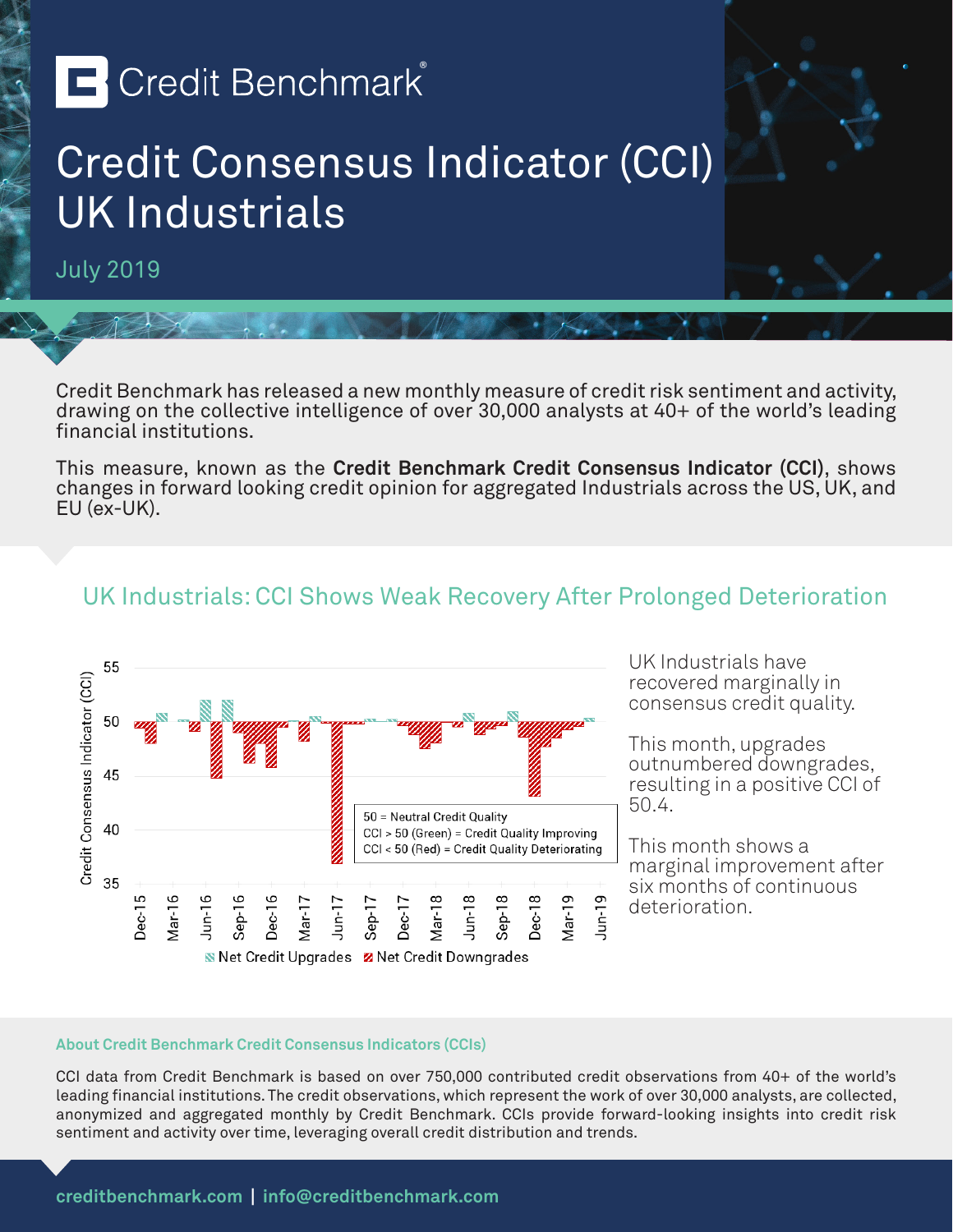# **E** Credit Benchmark®

## Credit Consensus Indicator (CCI) EU Industrials

July 2019

Credit Benchmark has released a new monthly measure of credit risk sentiment and activity, drawing on the collective intelligence of over 30,000 analysts at 40+ of the world's leading financial institutions.

This measure, known as the **Credit Benchmark Credit Consensus Indicator (CCI)**, shows changes in forward looking credit opinion for aggregated Industrials across the US, UK, and EU (ex-UK).



### EU Industrials: CCI Currently Neutral

EU Industrials are currently in balance after net downgrades last month.

This month, upgrades and downgrades were balanced, resulting in a neutral CCI of 50.

In the past year, there have been six months of downgrades and five of upgrades; recent months tend towards downgrades.

#### **About Credit Benchmark Credit Consensus Indicators (CCIs)**

CCI data from Credit Benchmark is based on over 750,000 contributed credit observations from 40+ of the world's leading financial institutions. The credit observations, which represent the work of over 30,000 analysts, are collected, anonymized and aggregated monthly by Credit Benchmark. CCIs provide forward-looking insights into credit risk sentiment and activity over time, leveraging overall credit distribution and trends.